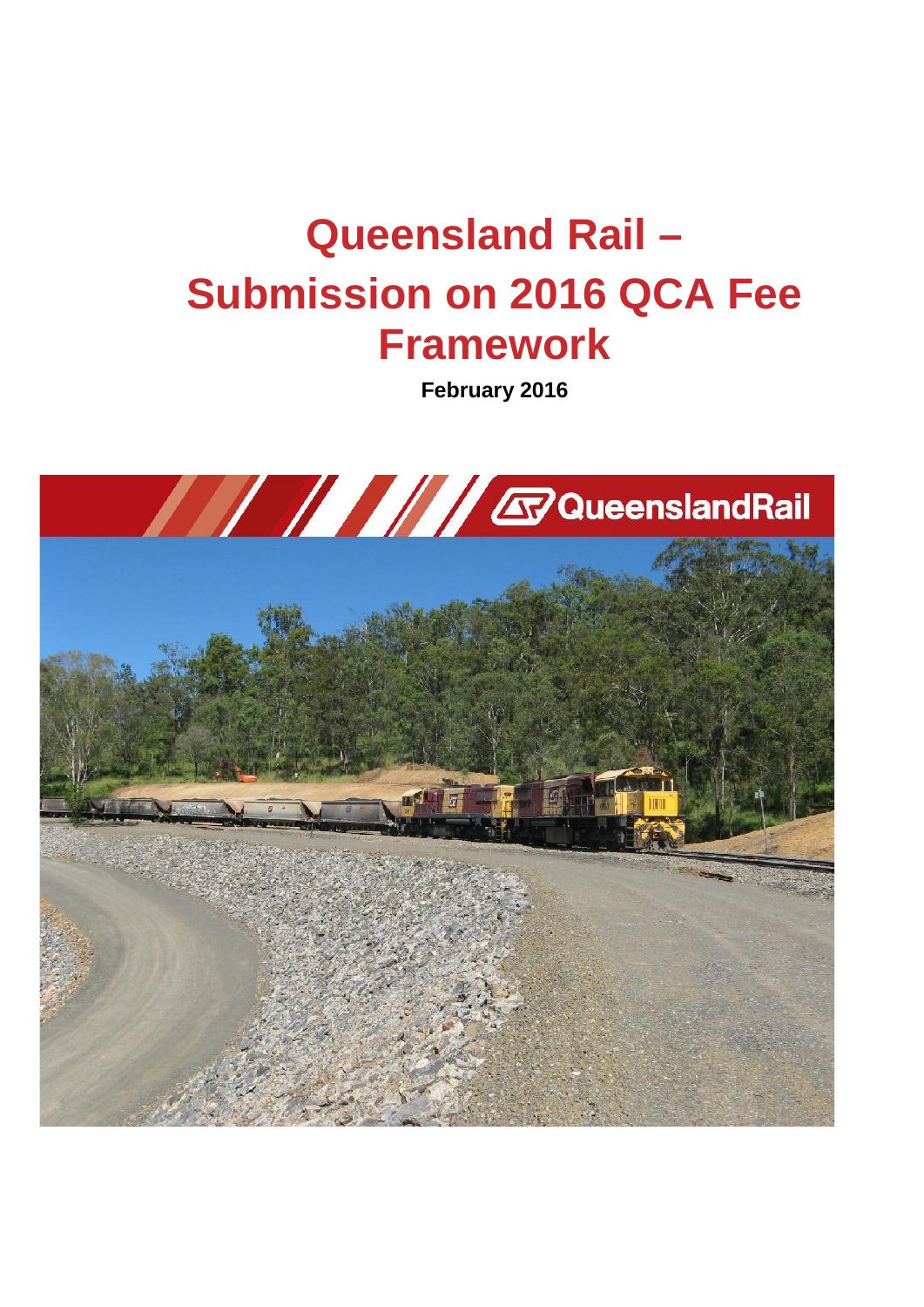# **1 Background**

By letter dated 11 January 2016 the Queensland Competition Authority (**QCA**) issued for consultation and invited submissions on a Draft Fee Framework (**Draft Framework**) attached as Appendix 2 to that letter.

This document constitutes Queensland Rail's submission on the Draft Framework.

### **2 Relevant test**

The Draft Framework correctly identifies that for a QCA fee to be lawful it must satisfy the two requirements specified in the Queensland Competition Authority Regulation 2007 (**Regulation**). The fee must be both:

- (a) considered reasonable by the QCA; and
- (b) no more than the reasonable cost of providing the service or performing the function mentioned in Schedule 1 to the Regulation.

Having correctly stated the regulatory requirements to be satisfied, the Draft Framework reveals that, if applied, the QCA's approach would not meet the regulated requirements for the setting and charging of a QCA fee.

In addition to the other matters discussed below, the Framework makes it clear that the QCA is assuming that its actual costs of providing a service or function will always be reasonable.

Also, while there is a proposed adjustment of estimates against actual costs, the Framework does not contemplate any assessment by the QCA of whether the actual cost of providing a service or function is itself "*no more that the reasonable cost of providing the service or performing the function*" as required by the Regulation.

For example, the actual cost incurred by the QCA might be unreasonably high for a particular service performed, or may not have been reasonably incurred to deliver that service.

The Regulation expressly requires the QCA to consider whether its actual costs are reasonable, rather than simply permitting an unqualified on-charging of actual costs. The Framework fails to apply the Regulation.

Similarly, in respect of overheads, the Framework states that the QCA will review "*the total budgeted overheads*" to see if they are reasonable to include in the fee. In addition to the other points made below in respect of overheads, the Regulation does not allow the QCA to assess the reasonableness of "*budgeted overheads*".

The Regulation obliges the QCA to assess whether the amount of the fee is reasonable and, to the extent that overheads are in fact permitted to form part of a fee, that the actual overhead cost is no more than a reasonable component of the cost of providing the service or function. The Regulation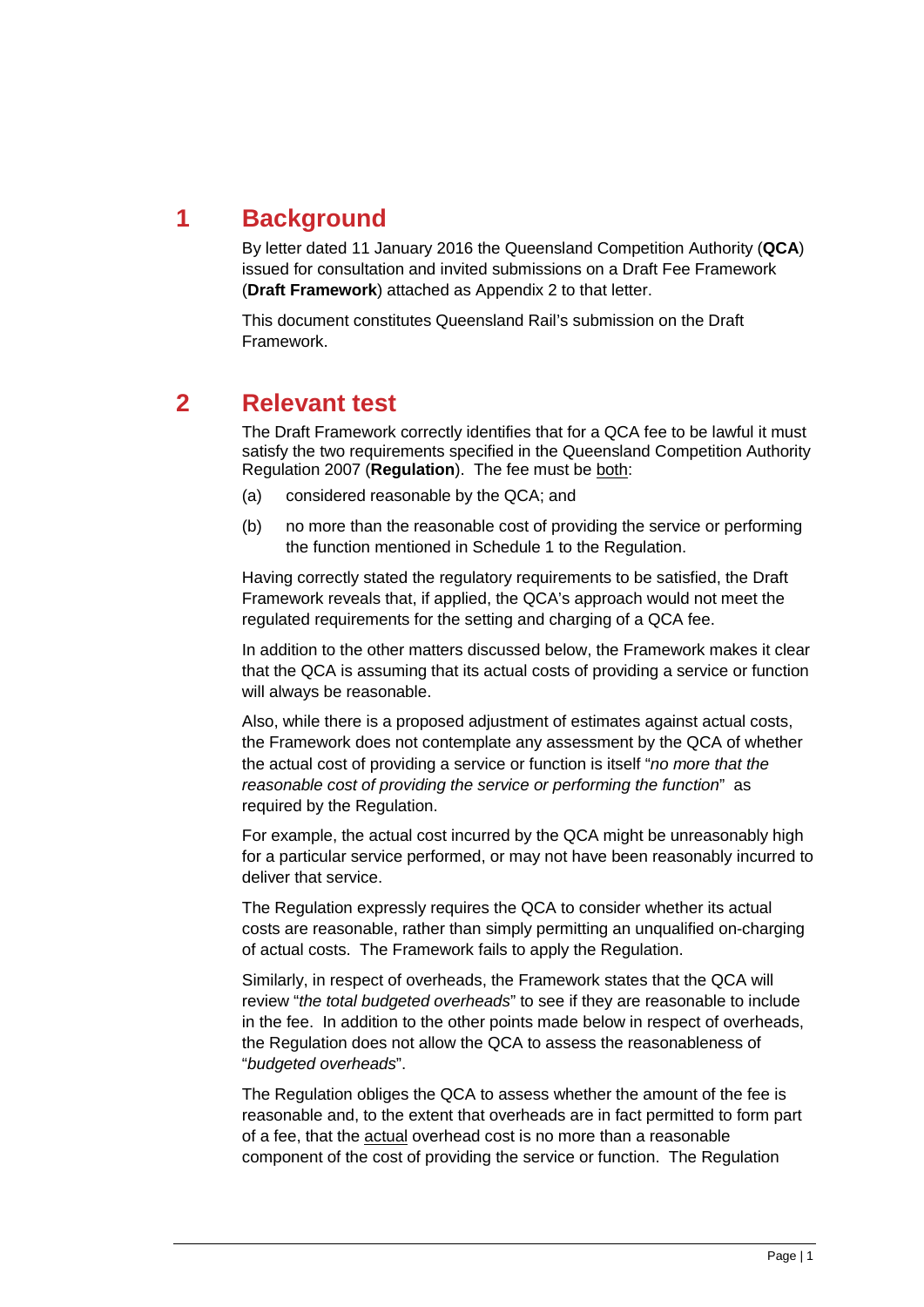does not allow the QCA to charge a fee based on whether the budgeted overheads are reasonable.

For these reasons, the QCA would be acting inconsistently with the Regulation if it applies the Framework.

#### **3 Review of the regulatory services or functions**

The Framework states that the QCA will "*review the regulatory service or function and the associated fee*" whenever the proposed fee to be charged is more than 1% of the regulated annual revenue of the entity concerned.

The QCA Act does not permit the QCA to *"review the regulatory service or function*"; the QCA is bound by the QCA Act to perform those services and functions imposed by the legislation on the QCA. Only the fee is subject to "review" (i.e. setting) by the QCA.

The requirements for the setting of the fee in the Regulation expressly contemplate that a statutory service or function might need to be performed at less than the cost of providing it (and potentially even at less than the reasonable cost of providing it).

A decision not to perform a statutory service or function, or to perform it to less than the appropriate standard based on cost considerations would be beyond the QCA's power.

#### **4 1% review trigger**

The Framework provides that a proposed fee will be reviewed when it represents "*more than 1% the regulated annual revenue of the entity concerned*".

The link to an arbitrary 1% of regulated annual revenue is without statutory basis. The test is whether the fee is reasonable and not more the reasonable cost of providing the service or function, not whether it represents any particular percentage of a declared service provider's regulated revenue.

## **5 Basis of calculation**

The proposed fee will be the aggregate of the costs incurred by the QCA in performing "*general regulatory services and functions*" and a proportion of overheads.

The QCA Act does not permit the QCA to charge for "*general regulatory services and functions"* it only permits the charging of a fee for specific regulatory services and functions namely, those listed in the Schedule to the Regulation.

The QCA's Framework in relation to these matters is beyond power.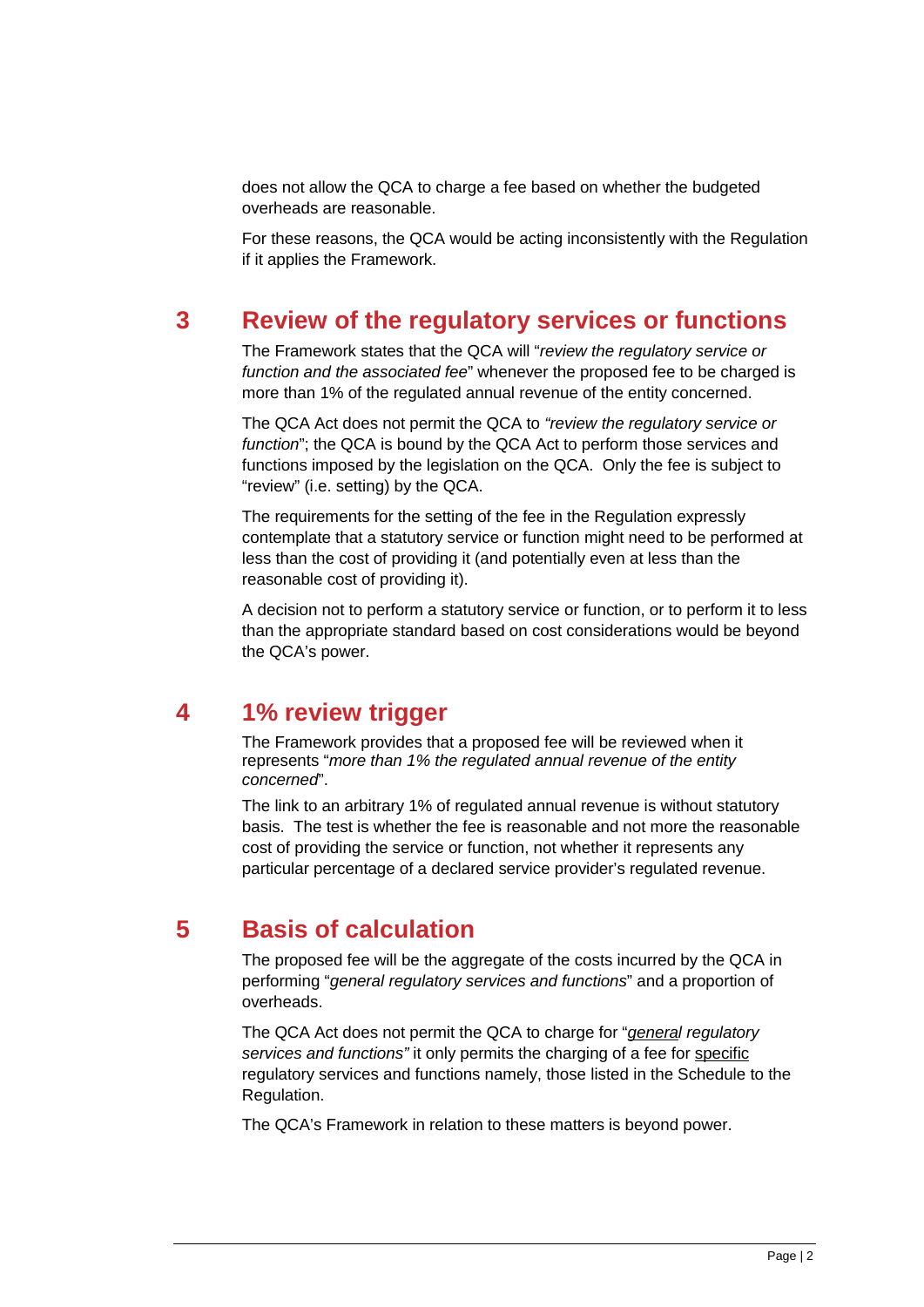The Framework also fails to expressly link the fee the QCA can charge to the matters listed in Schedule 1 of the Regulation or to create a mechanism by which the provider of a declared service can be satisfied that it is not being charged for anything other than the matters listed in the Schedule to the Regulation.

The Framework needs to be amended to:

- include an obligation on the QCA to provide details of costs being charged by reference to the relevant services or functions listed in the Schedule);
- require the audit referred to in the Framework to ensure that the costs are not only "*consistent with*" the Framework but also directly linked to a service or function in Schedule 1 of the Regulation;
- require the QCA to provide to the relevant service provider a copy of the audit referred to above and to otherwise confirm that only functions and services listed in Schedule 1 to the Regulation are being charged for in the fee; and
- require the QCA to provide each access provider with a copy of the then current Cost Allocation Manual at the time of providing the copy of the audit report.

Queensland Rail also notes that a copy of the Cost Allocation Manual has not been made available for the purpose of the review of the Framework and requests that such a copy be made available.

# **6 Overheads**

Queensland Rail notes that the QCA receives an annual grant from the State. The amount of that grant in respect of each of the past two financial years has been \$7.2m. Those amounts have been in addition to the amounts charged to and received by the QCA as QCA Fees from the providers of declared services.

Queensland Rail does not understand why it, or any other entities receiving functions and services under the QCA Act, should be asked to bear any cost for the QCA's overheads when the QCA is already receiving such a sizeable grant from the State for its operational requirements.

The fact that the description in the Schedule to the Regulation of the matters for which the QCA can impose a charge is directly linked to the specific, listed functions and services lends support to the conclusion that general overheads are not intended or appropriate to on-charge and are already covered by the general grant from the State.

In the absence of a proper explanation the QCA's proposal to include in its fee an amount for overheads suggests an element of "double-dipping".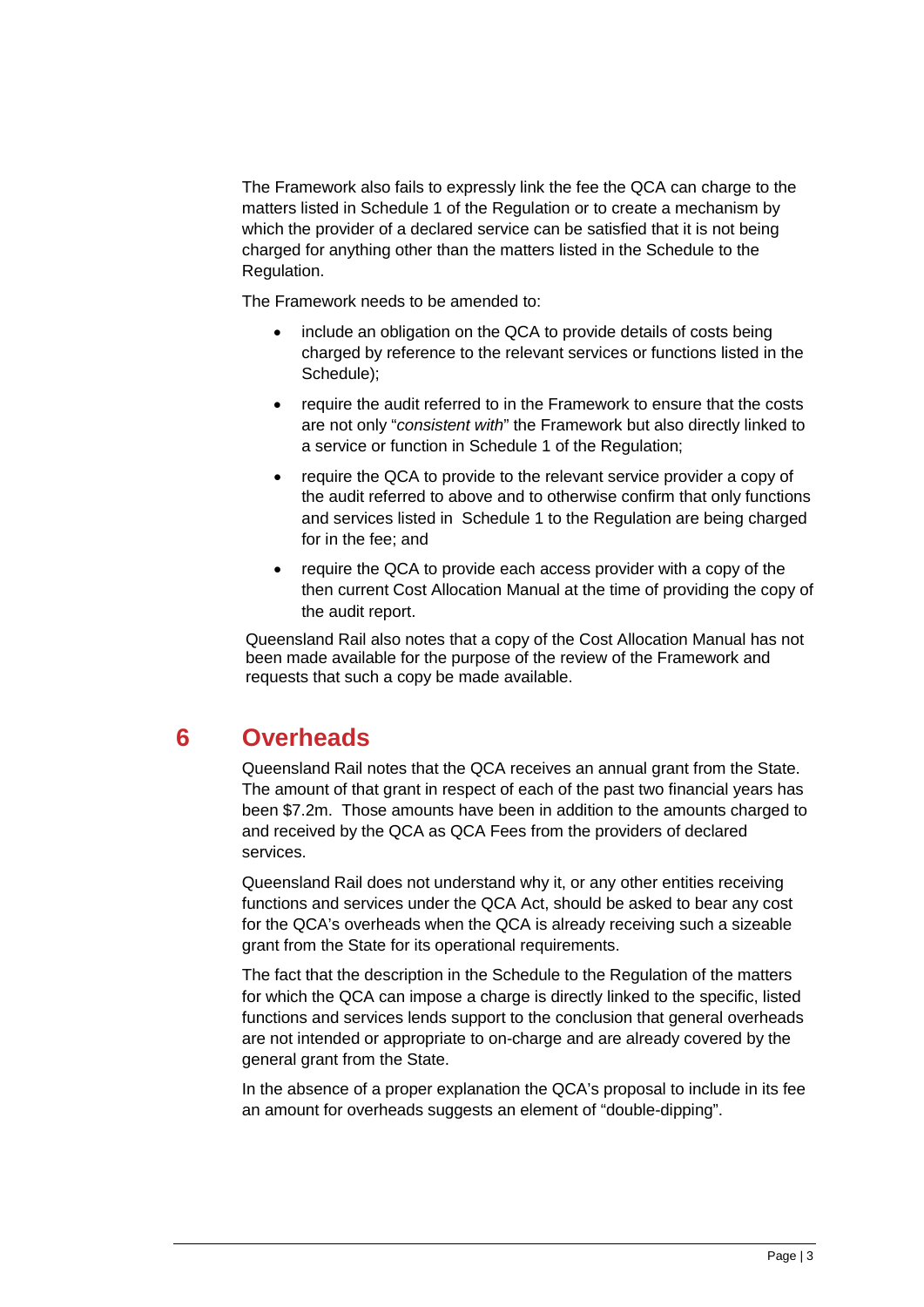Queensland Rail would appreciate more detail from the QCA as to why it requires a contribution to overheads when it already receives a sizable annual grant from the State.

Pending the provision of that explanation Queensland Rail also notes the following issues in respect of the claim for a contribution to the QCA's overheads.

The provider of a declared service should not be paying a proportion of all overheads, only a proportion of overheads expended and referable to the performance of statutory functions and services listed in Schedule 1 to the Regulation. If the QCA decides to, say, create a discussion paper on competitive neutrality in the electricity industry, that is not a function or service in Schedule 1 and in any case, irrelevant to Queensland Rail. The relevant overhead costs of creating that paper should be excluded when calculating Queensland Rail's proportion of the overheads it will be required to pay.

Also, the Framework states that the QCA considers its allocation of overhead costs across all functions performed by the QCA to be "*an appropriate and reasonable way to reflect and recover the costs of providing regulatory services and functions".* The QCA has therefore pre-judged the matter and failed to apply the statutory test appropriately, as well indicating that it intends to recover a proportion of all overheads, not just those relevant to Schedule 1 services and functions.

Implementation of the Framework in the manner described would be open to challenge. To address this issue the Framework should be amended to require the QCA to provide access seekers with confirmation that the proportion of the overheads being included in the fee only relate to services and functions referred to in Schedule.

The Framework also lists in the matters identified as recoverable overheads "*general administration costs supporting the work of the QCA and Members*". It is not clear what these costs relate to and how much they may represent. The lack of any definition for this category of overhead recovery would arguably allow the QCA to treat the item as a "catch-all" basket to cover any costs it cannot directly link to the functions and services in Schedule 1 of the Regulation. Again, such a treatment is not permitted by the Regulation.

#### **7 Setting fees in advance**

While Queensland Rail is prepared to accept that the proposal to set fees in advance with an adjustment annually after actual costs are known is an efficient process from the QCA's perspective, it does not concede that the QCA Act or the Regulation permit this approach.

In any case, as the decision on the fee actually payable to the QCA will not be settled until after the QCA's actual costs are known, the Framework should identify clearly the point at which a final decision by the QCA is made in respect of the final fee payable in respect of the relevant year.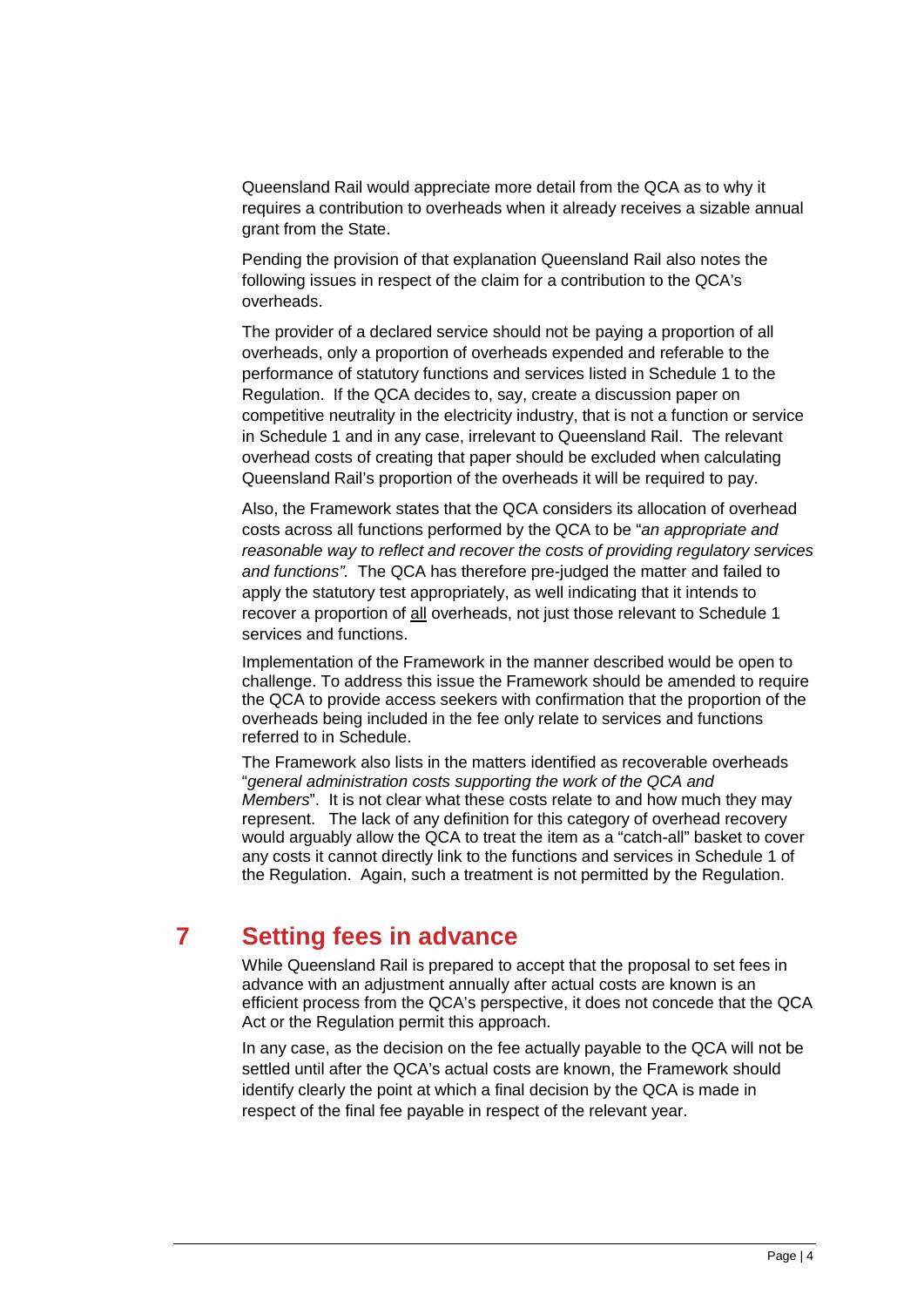**8 Additional Fees**

The Framework expressly allows additional fees to be charged for "*special services which are beyond those required for the general regulatory task*" and for arbitration or mediation services, where any of these services are "*specifically requested*".

It is not clear what is meant by "*special services*". In any case there is no statutory basis for charging a fee for other than the services and functions listed in the Regulation. For instance, the QCA cannot under the Regulation, impose a charge for performing a role it has assumed under an access undertaking.

It is also contrary to the QCA Act for Queensland Rail to always bear the costs of an arbitration. The QCA Act in section 208 provides a process for the awarding of costs against a party in any arbitration; the Framework creates a default position that removes the discretion to award costs as contemplated by section 208. Even if the other party requests the arbitration and fails to win, Queensland Rail would be bearing the costs of the arbitration under the Framework proposal. That is inconsistent with the QCA Act.

## **9 Pass-through**

The Framework states that the fees charged for general regulatory services and functions will be "*eligible*" for pass-through "*whenever the QCA has responsibility for these pass-throughs*". The Framework also states that the QCA Levy is "*subject of a separate approval process*".

It is not possible for Queensland Rail to make an informed submission on this aspect of the Framework unless and until it is provided with a copy of the "*separate approval process*" referred to in the Framework.

In any case, Queensland Rail notes that the QCA has no statutory "*responsibility for pass-throughs*" and in the past has approved a QCA Levy pursuant to the process created by Queensland Rail's common form of access agreement.

Against that background, Queensland Rail submits that:

- (a) the full amount of the QCA fee can only be passed through to those access holders that benefit from the regulatory functions and services performed by the QCA;
- (b) the amount of the pass-through must be fair and reasonable having regard to the proportion of the functions and services performed by the QCA of relevance to the access holder. For example, a freight service access holder should not be paying more than a fair proportion of services and functions that primarily benefit coal haulage access holders. (For example, the proportion payable by a freight service access holder may appropriately be 'nil' in respect of matters such as reference tariffs);

Page | 5